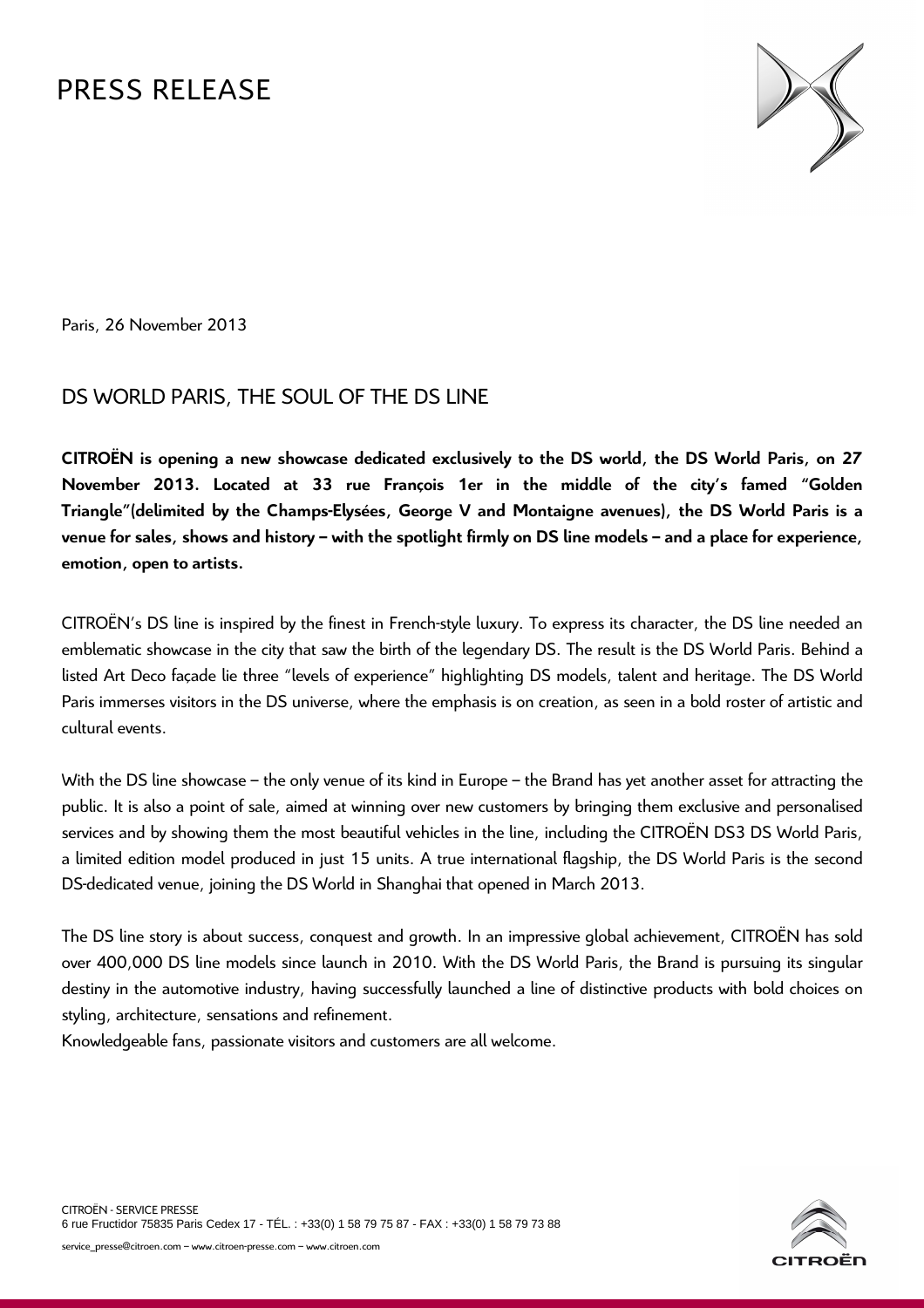

# **DS WORLD PARIS, SHOWCASING THE DS UNIVERSE**

The DS World Paris is a place for inspiration, where visitors can find out all about the design of the DS line, a subtle blend of avant-garde and heritage that has risen to prominence around the world since its creation. From the legendary 1955 DS to recent models and radical concept cars, the DS World Paris brings the past and the future together.

## **In the beginning was the DS…**

DS fame began with the CITROËN DS, launched in October 1955 at the Paris Motor Show held in the Grand Palais. The new model's design and technologies quite simply turned the automotive sector on its head. The heritage of the DS line is spotlighted on the first level of the DS World Paris, where visitors get to learn more about the saga of the CITROËN DS. The model on show for the opening is one of the very first in the prestigious line: a 1956 CITROËN DS19.

# **The CITROËN DS adventure continues**

The DS saga continues today with the CITROËN DS3, DS3 CABRIO, DS4 and DS5, the models that make up the DS line and continue to uphold the Brand's "Parisian" values and know-how. The DS line is unfailingly informed by the same culture of French-style luxury.

The most beautiful models in the DS line will be exhibited throughout the year. For the opening, the limited edition CITROËN DS3 World Paris is on display, alongside the youngest member in the line-up, the CITROËN DS3 Cabrio. Starring on the lower level are the CITROËN DS4 and DS5, both featuring "Faubourg Addict" body trim that artfully stages the DS logo.

The future of the line is suggested by concept cars, with Wild Rubis the inaugural example.

# **Wild Rubis, a concentrate of DS styling**

The Wild Rubis concept car previews the future SUV model in the DS line with a subtle blend of refinement and power. Powered by full-hybrid plug-in technology, it stands as a concentrate of DS styling, wild and sophisticated down to the last detail, from the mobile lighting modules that activate on ignition to the wheels and tail lights graced by the DS logo and the rear end with its sculptural design.

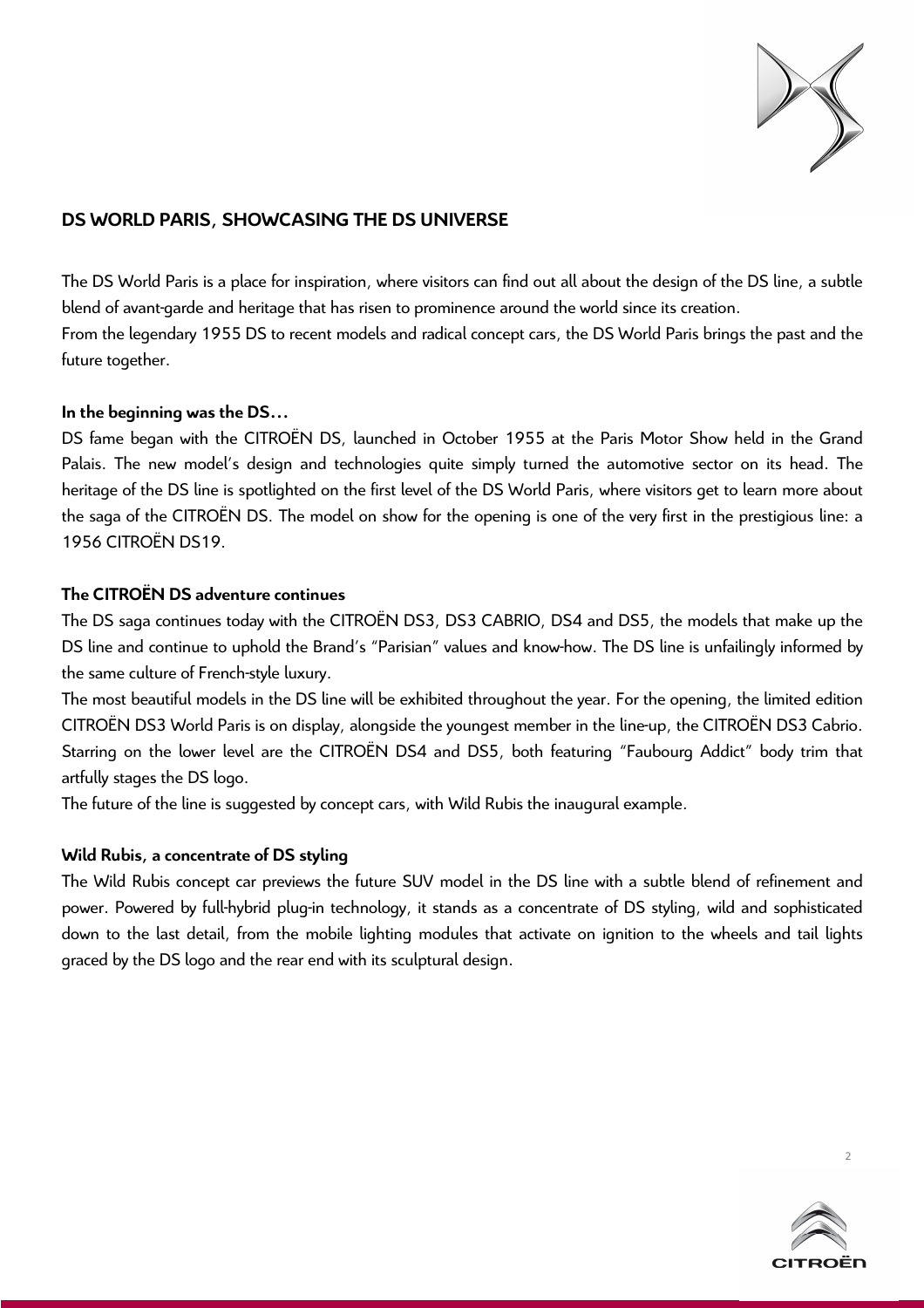

# **The CITROËN DS3 DS World Paris, a jewel of elegance and object of desire**

"The CITROËN DS3 DS World Paris was designed exclusively to celebrate the DS World Paris," says DS styling head Thierry Metroz. Produced in just 15 units and sold only at the DS World Paris, the limited-edition model targets the biggest collectors with a passion for the DS line.

Inspired by Art Deco architecture and reflecting French artisanal expertise, the CITROËN DS3 DS World Paris is a jewel of Parisian elegance. The exclusive model is cloaked in matte ash grey body paint and Trinitario brown of the roof and wing mirror shells. The colours were created specially for the new model.

Refinement dominates inside in the shape of prestige materials. The seats, dashboard insert, gear stick handle and central armrest are upholstered in Trinitario brown Nappa leather with beige overstitching developed by the Brand's craftsmen-upholsterers. The numbered DS World Paris badge, made in oak and inlaid on the dashboard insert, makes each model unique. The original wood touch also features on the door panels. The CITROËN DS3 DS World Paris is available with a 120 bhp petrol engine (VTi 120) and an automatic gearbox.

## **Exclusive and personalised services**

At the DS WORLD PARIS, customers get tailored advice and special, all-new services including home deliveries of new vehicles across the Ile-de-France region and "jockey" vehicle pick-ups for servicing operations. All DS customers benefit from a free one-year concierge service and invitations to headlining events through the CITROËN DS Privilege club. Customers can enjoy chauffeured tours of Paris in an original CITROËN DS23 or rent the legendary car themselves.

# **A boutique showcasing the DS lifestyle**

The DS World Paris boutique proposes a collection of objects informed by heritage, refinement and daring – the key qualities of the DS line.

DS Lifestyle products are sensual and refined, with an audacious style that is classic and contemporary in equal parts. Products include a wallet, a special wallet for vehicle registration papers, a phone case and a key ring, all of which will slip perfectly into "DS Addicts" bags. Reflecting DS styling and available in limited editions and permanent collections, each creation is inspired by French-style luxury culture, with top-quality materials and fit and finish of the very highest standards.

For the opening of the DS World Paris, CITROËN is launching the first product in its DS Lifestyle luggage line, the "DS 48H" weekend bag, available in a limited edition and in an exclusive avant-premiere at the DS World Paris. Its sophisticated lines and elegant finish blend haute couture and design. A partner in adventure, the bag is made from French-origin full-grain calf leather of outstanding quality, crafted by Tanneries Roux, and assembled by France's renowned Renouard leatherworks. The smooth leather is enhanced in parts with embossed leather featuring a delicately drawn DS logo in relief.

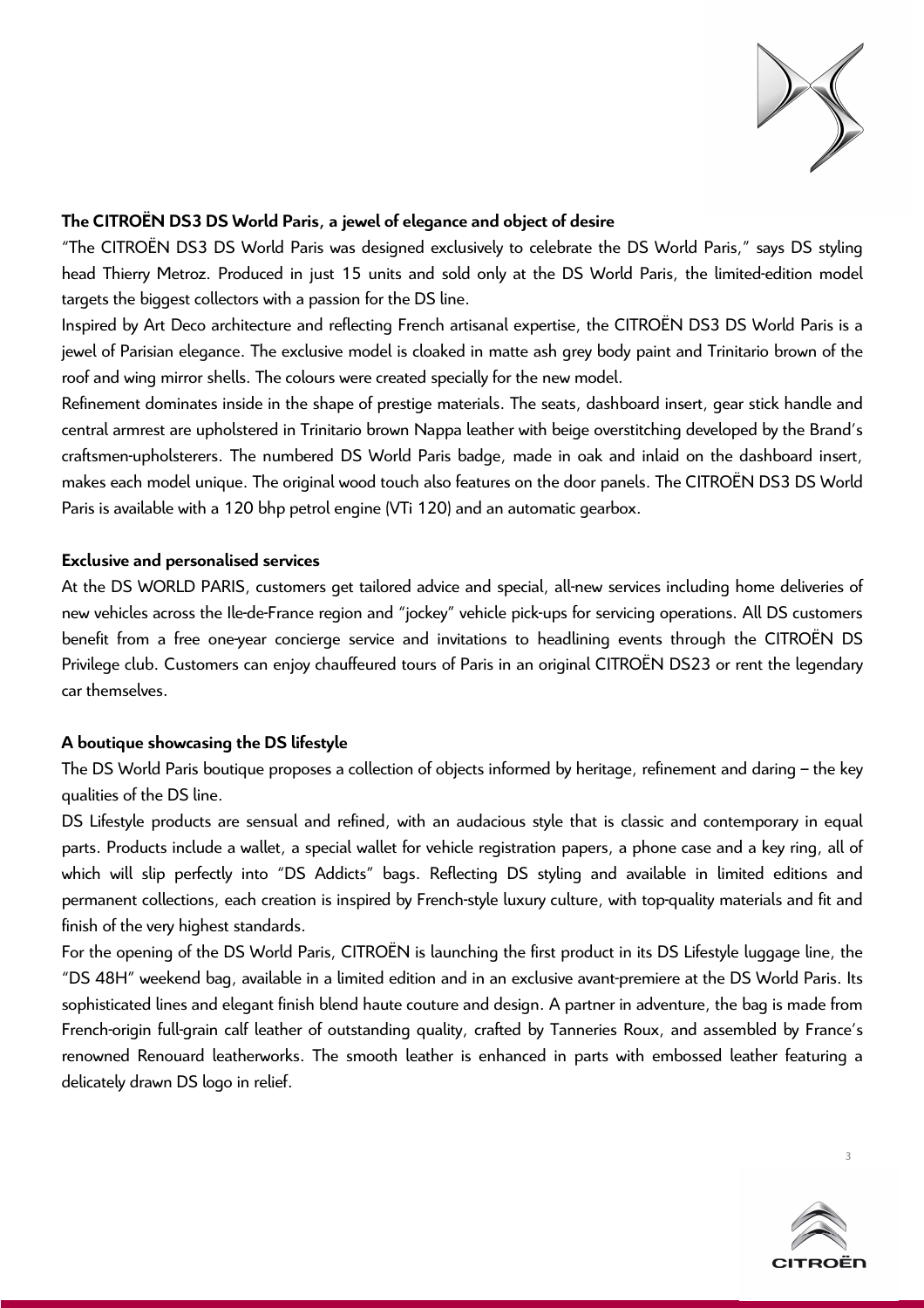

# **DS WORLD PARIS: THE EXPERIENCE**

#### **Stepping into the DS World Paris**

"The DS World Paris focuses squarely on the very essence of DS, a distinctive take on luxury *à la française*. Every detail and every space was fully thought through and designed as you would a haute couture fashion collection," says Julien Faux, director of the DS World Paris.

Fronted by a listed Art Deco façade, the DS World Paris is home to a 600 square-metre space bearing the colours of the DS line – black, champagne and carmine – and designed according to the cues and values of high-end boutiques, with an emphasis on elegance, charm and purity. The DS World Paris immerses visitors in the DS universe and awakens all the senses.

## **Sight**

The DS World Paris is an inspired setting, strong on creativity and emotion. The balance struck between colours, lighting and shapes brings a sense of serenity, a harmony that appeals to the eye with a view to enhancing the cars on show.

An astonishing, tailor-made chandelier looks down on the DS World Paris from a height of 3.8 metres. With 900 blown-glass beads hand assembled on 1,300 optic fibre filaments, it offers countless wave-like surfaces that shimmer in tune with the light.

Refinement is also the keyword with the furniture, particularly the DS Sofa, created by DS designers at the CITROËN styling centre. The DS Sofa is a one-off piece, presented at the Milan Furniture Show in March 2013, whose curves speak of flow and movement, suggesting a levitating vehicle body.

#### **Touch**

Particular care was taken in the choice of materials. The DS logo appears on the walls, whose surfaces alternate between lacquer and leather-inspired trim.

One wall is used to display the leathers and upholstery tools used for DS line models, perfectly conveying the knowhow of CITROËN's craftsmen-upholsterers.

#### **Smell**

DS World Paris is also home to a special fragrance that subtly accompanies visitors as they come through the door at 33 rue François 1er. Scentys, a fragrance diffusion expert, worked with renowned perfumer Antoine Lie to create an exceptional fragrance that distils the DS spirit. The result is a consummate alchemy of ginger, cardamom, iris powder and clear musks blended with a base of Chinese cedar and Haitian vetiver.